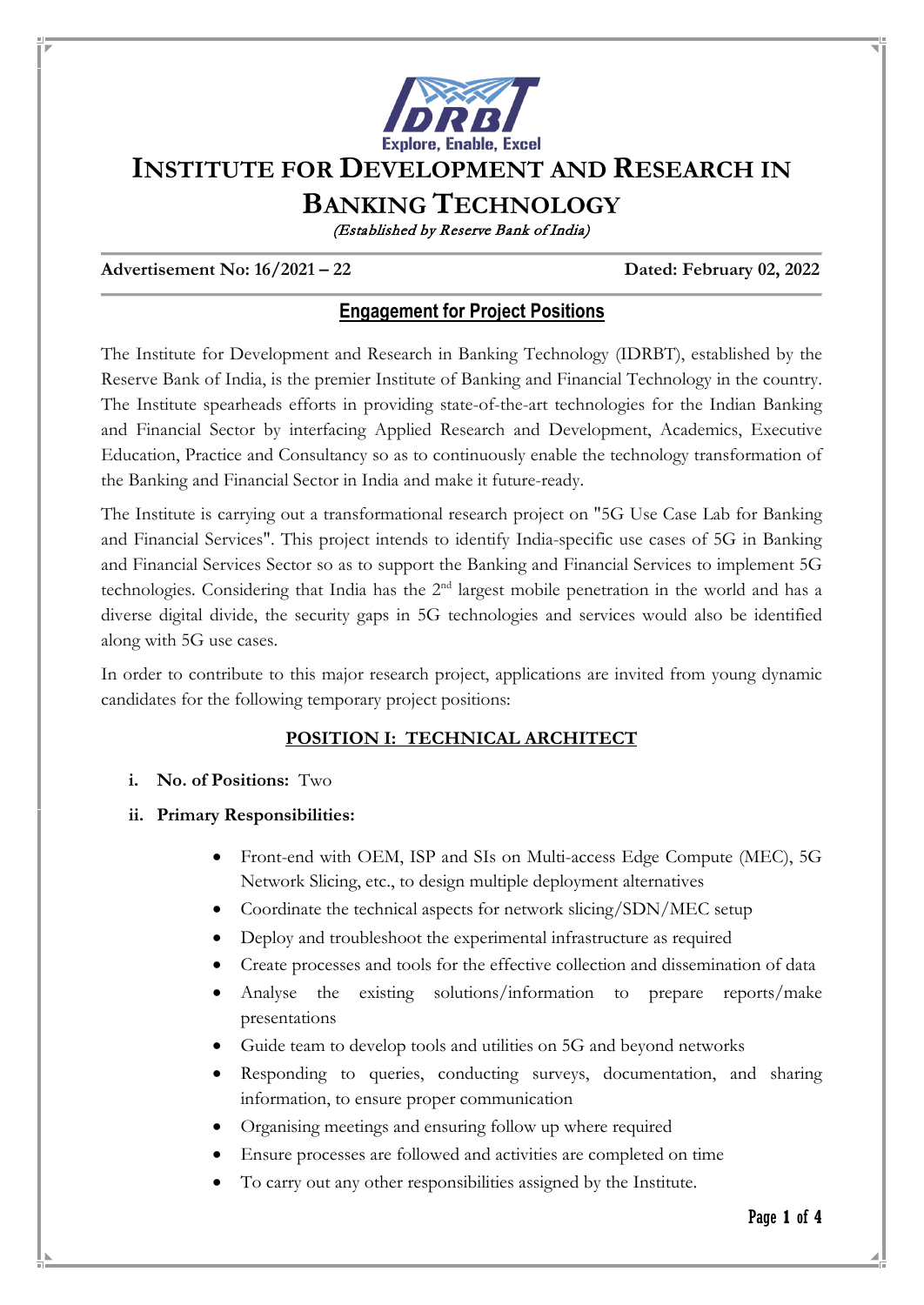#### **iii. Eligibility:**

#### **(a) Educational Qualifications**

• First class regular B.E./B.Tech./M.E./M.Tech. (CSE/IT/ECE)/MCA or above from a recognised University with a consistently good academic record throughout.

### **(b) Experience**

A minimum of five years post-qualification experience for B.Tech and three years for M.Tech in:

- Networking Technologies
- Active involvement in Open-source Projects / Communities
- Experience of DevOps CI/CD/CT tools for Micro-services based deployments
- Hands-on experience with cloud and related technologies

# **(c) Desired Skills**

- Openstack, Kubernetes, Micro-services, OpenFlow, SDN, SDR, Open daylight controller, ONAP / OSM / MAGMA
- Hands-on scripting in Shell, Python and Networking related languages
- Practical experience of Wireless Network / Wireless LAN / Mobile Communication / IoT set up
- Full-stack exposure for dashboards, etc.
- **iv. Term:** One year. Extendable based on the duration of the project, project requirements, performance of the candidate and fund availability.
- **v. Compensation:** All-inclusive consolidated compensation of upto Rs Two lakh per month.

# **POSITION II: DEVELOPER**

**i. No. of Positions: Nine** 

# **ii. Primary Responsibilities:**

- To develop and integrate Cloud (including MEC) and 5G network setups with BFS applications
- Support startups in the 5GUCL and carry out other project activities as required.
- To carry out any other responsibilities assigned by the Institute.

# **iii. Eligibility:**

# **(a) Educational Qualifications**

• First class regular B.E./B.Tech./M.E./M.Tech/(CSE/IT/ECE)/MCA or above from a recognised University with a consistently good academic record throughout.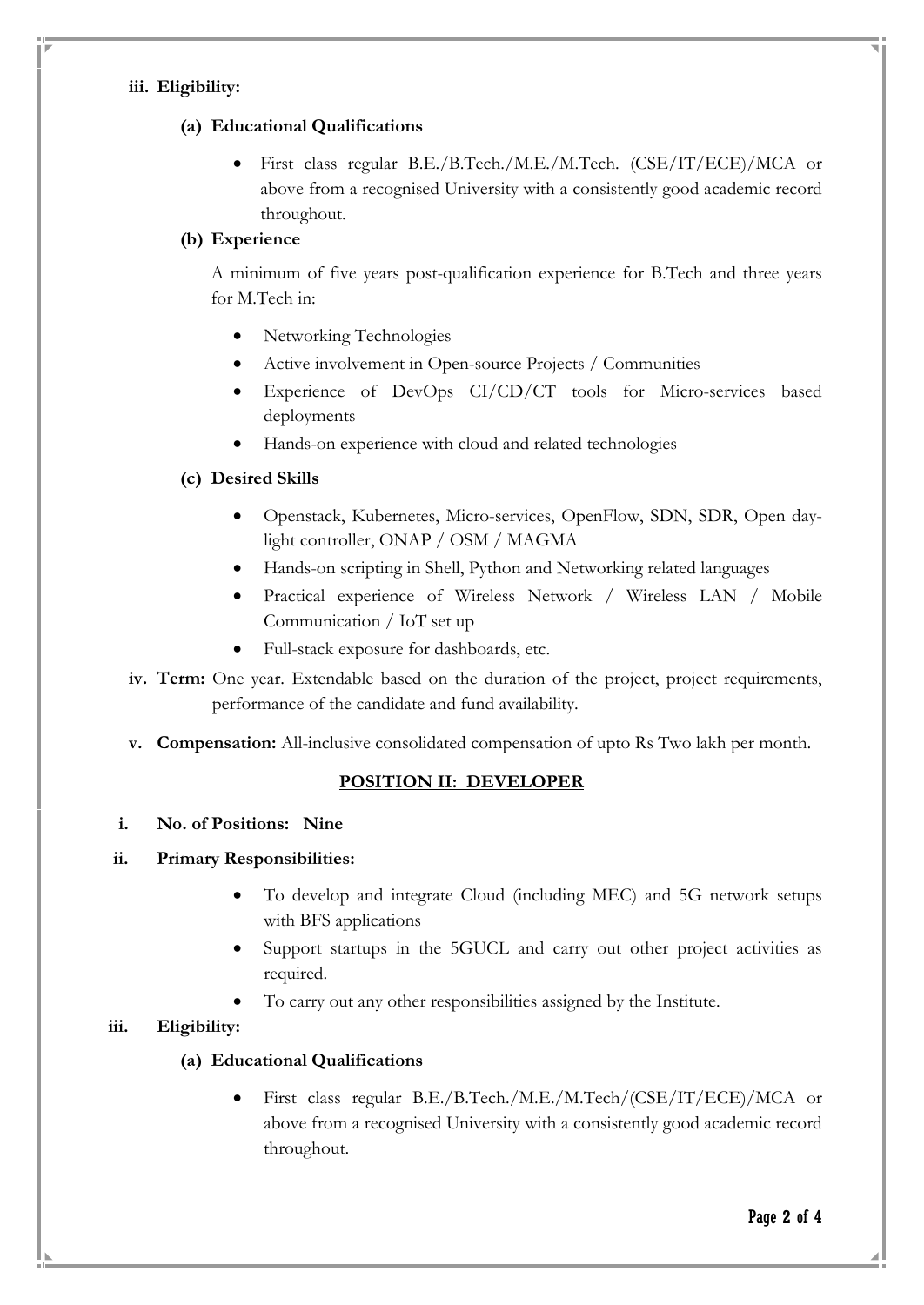#### **(b) Experience**

A minimum of one year of experience for B.Tech. and project-related experience for M.E. / M.Tech. in:

- Networking Technologies
- Distributed coding and debugging skills
- Hands-on in scripting in one or more of the following Shell, Python, Network-related languages, OpenStack, Kubernetes, Microservices, **OpenFlow**
- Good understanding of performance, usability and security requirements for applications

#### **(c) Desired Skills**

- Cloud and CI/CD/CT tools Openstack, Kubernetes, Microservices, OpenFlow, SDN, SDR, Open day-light controller, ONAP/OSM/MAGMA
- Full-stack exposure for dashboards, etc.
- Practical experience of Wireless Network/Wireless LAN/Mobile Communication/IoT set up
- Proficiency in security/video/AR-VR/SIP
- Awareness of Banking Domain

#### **(d) Reservation**

One position is reserved for Schedule Caste candidate, two positions are reserved for OBC (Non-Creamy Layer) candidates and six positions are for General candidates.

- **iv. Term:** One year. Extendable based on the duration of the project, project requirements, performance of the candidate and fund availability.
- **v. Compensation:** All-inclusive consolidated compensation upto Rs.50,000/- (Rupees Fifty Thousand only) per month.

#### **Rules and Regulations for all these positions**

- 1. Higher compensation may be considered for exceptionally deserving candidates.
- 2. All the above positions are purely temporary and on a contract basis under the project mode.
- 3. There is no scope whatsoever for further continuation, extension of term, absorption, regularisation, permanency, in the Institute under any circumstances
- 4. The completion of the period of contract / project will not confer any right whatsoever for further continuation, extension of term, regularisation, absorption at the Institute.
- 5. All educational qualifications must have been necessarily obtained by pursuing the courses on a full-time regular basis from recognised universities/institutions. If grades are awarded instead of marks, candidates should clearly indicate their numerical equivalent.
- 6. Relevant experience gained after the qualifying degree will only be taken into consideration.